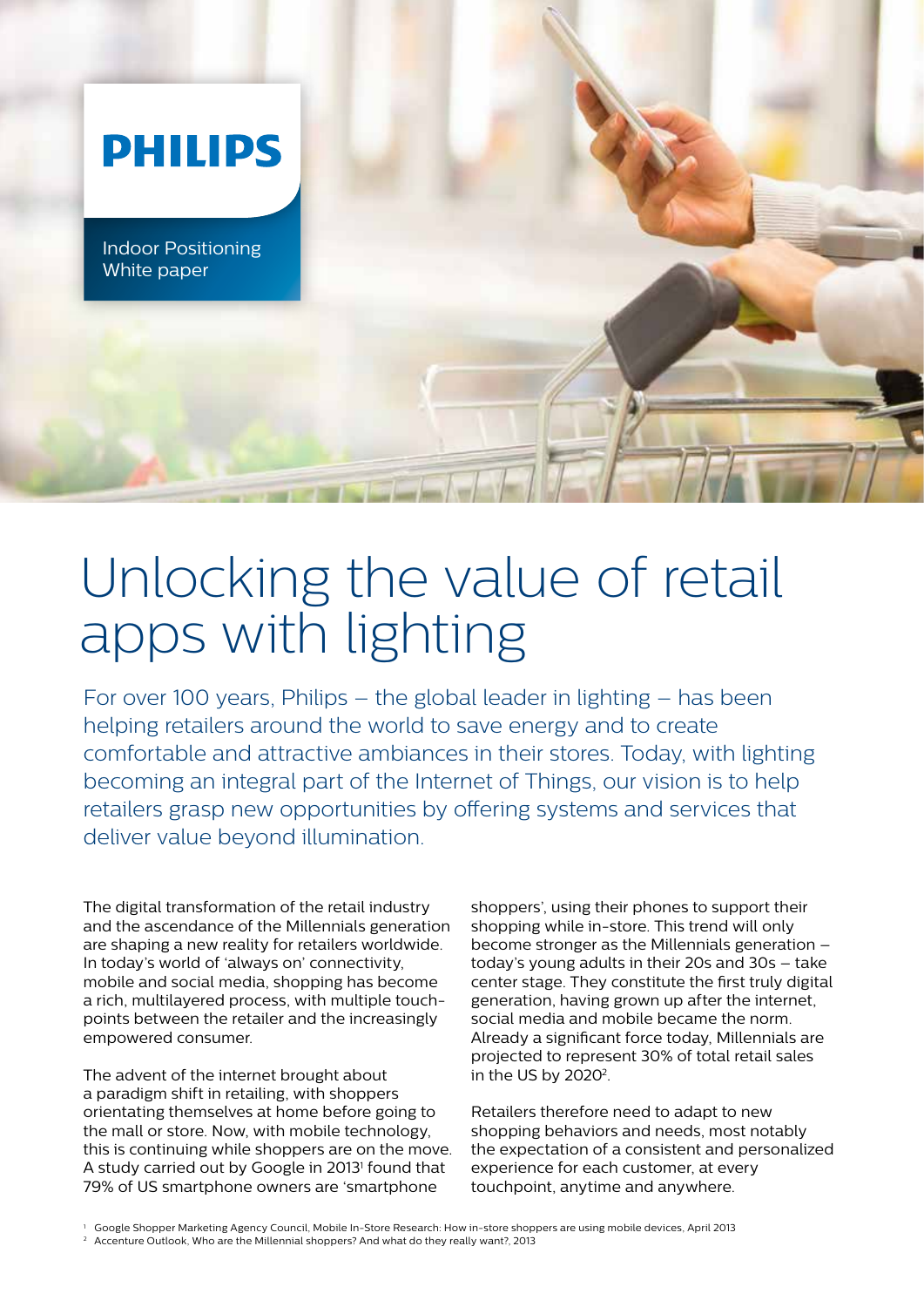Retailers with physical stores actually have an advantage over purely online retailers, provided they combine the power of their street presence with a seamless online and mobile presence and experience. This is an opportunity many retailers have yet to fully exploit. While it will require investment and new, different capabilities, retailers – under pressure from fierce and increasingly global competition – will have to keep improving their cost efficiency if they are to survive and prosper.

Philips Lighting's innovation agenda for retail is therefore designed to help retailers drive operational efficiencies, rejuvenate physical spaces, and better engage the digital shopper. The opportunity is very real. LED lighting

fixtures can be connected and enhanced with sensing, transmission and communication capabilities. Thus, for the store, granular digital instrumentation goes hand-in-hand with significant energy savings and better light quality.

Through its lighting, Philips can create a hyperaccurate, wall-to-wall indoor positioning solution that enables retailers to provide personalized location-based services via their store app. To help illustrate the value such an indoor positioning system can deliver, we commissioned research among shoppers in the US, France and the Netherlands in an effort to identify what shoppers value in retailers' mobile store apps, and what indoor location services they would like to see included in these apps.



Carrefour installed a Philips connected lighting system with indoor positioning when it renovated its hypermarket in the Euralille mall in Lille. "We are always on the lookout for innovations to facilitate customers' navigation in our stores and meet consumers' expectations," says Céline Martin, Director of Commercial Models and Innovation for Carrefour hypermarkets in France. "Thanks to this new application, which uses Philips technology, we are now able to provide our customers at the EuraLille Carrefour with a new service, enabling them to quickly search and locate their preferred promotions or detect all the promotions around them when in-store. A real time-saver for an urban customer base!"

[Find out more.](http://www.lighting.philips.com/main/cases/cases/food-and-large-retailers/carrefour-lille.html)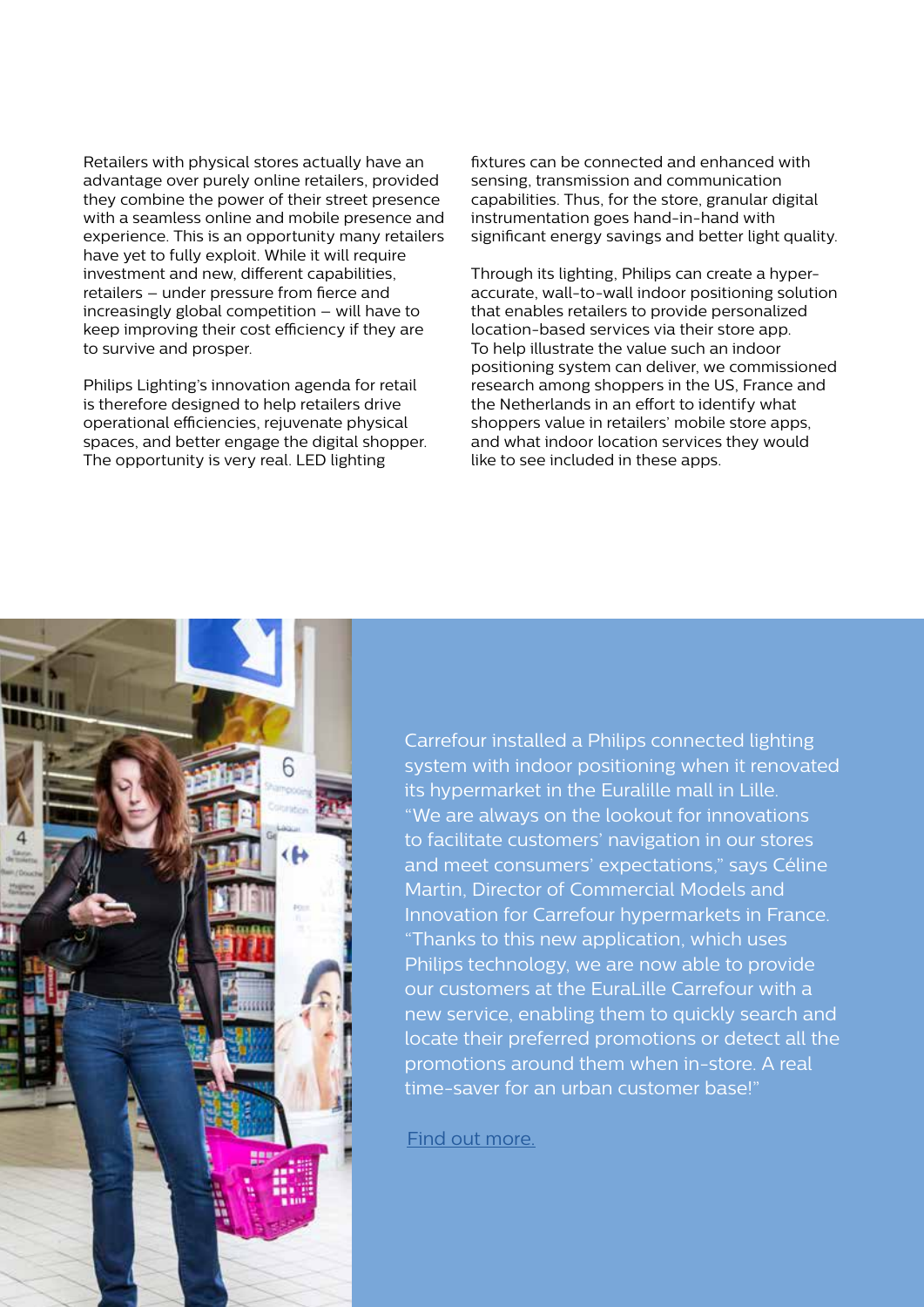

**Philips LED-based indoor positioning technology is easy to scale, foot-level (30 cm) accurate, does not require additional investments besides the light fixtures themselves, and offers at least 50% energy savings.**

#### **In-store product finding**

Simon and Jeannette are in their late-20s, both holding down busy jobs. They don't have a lot of time to do things like grocery shopping. Sometimes it takes them ages to find those last few items on their shopping list – time they can't really afford. They don't like the feeling of uncertainty this creates, and it can take a while before a customer service employee is available to show them where a product is. With the Philips Indoor Positioning System, Simon and Jeannette use the store app on their smartphone to help them find the products they need. They choose the option to search for a specific product and the app shows them where it can be found. And off they go, happy they're not losing time.

### Philips Indoor Positioning **how it works and the benefits it offers**

The Philips Indoor Positioning System consists of LED fixtures that not only light up the store with energy-efficient and high-quality light, but also use patented Philips Visible Light Communications (VLC) technology to send out a unique code that can be detected with any smartphone camera. The system also features a Philips software and cloud solution that identifies the code and exactly determines the position of the smartphone on the shop floor. In addition to VLC, which provides the real-time and hyper-accurate (30 cm/1 ft) positioning needed in the grocery aisle, the Philips Indoor Positioning System also features in-luminaire Bluetooth Low Energy (BTLE) beacons to enable in-pocket notification and tracking of the customer path while the phone is stowed away, without the hassle of an additional install and the maintenance that these beacons usually require.

The Philips Indoor Positioning System can support a range of location-based services – e.g. way-finding, product finding, and personal couponing – that make shopping a more interactive, personalized and enjoyable experience, ultimately driving sales and encouraging brand loyalty.

Indoor positioning can also add value for retailers in terms of offering better service, improving staff efficiency, and assessing shopper traffic/routing. For example, order pickers receive efficient routing instructions, or customer flow data reveals dead zones in the store.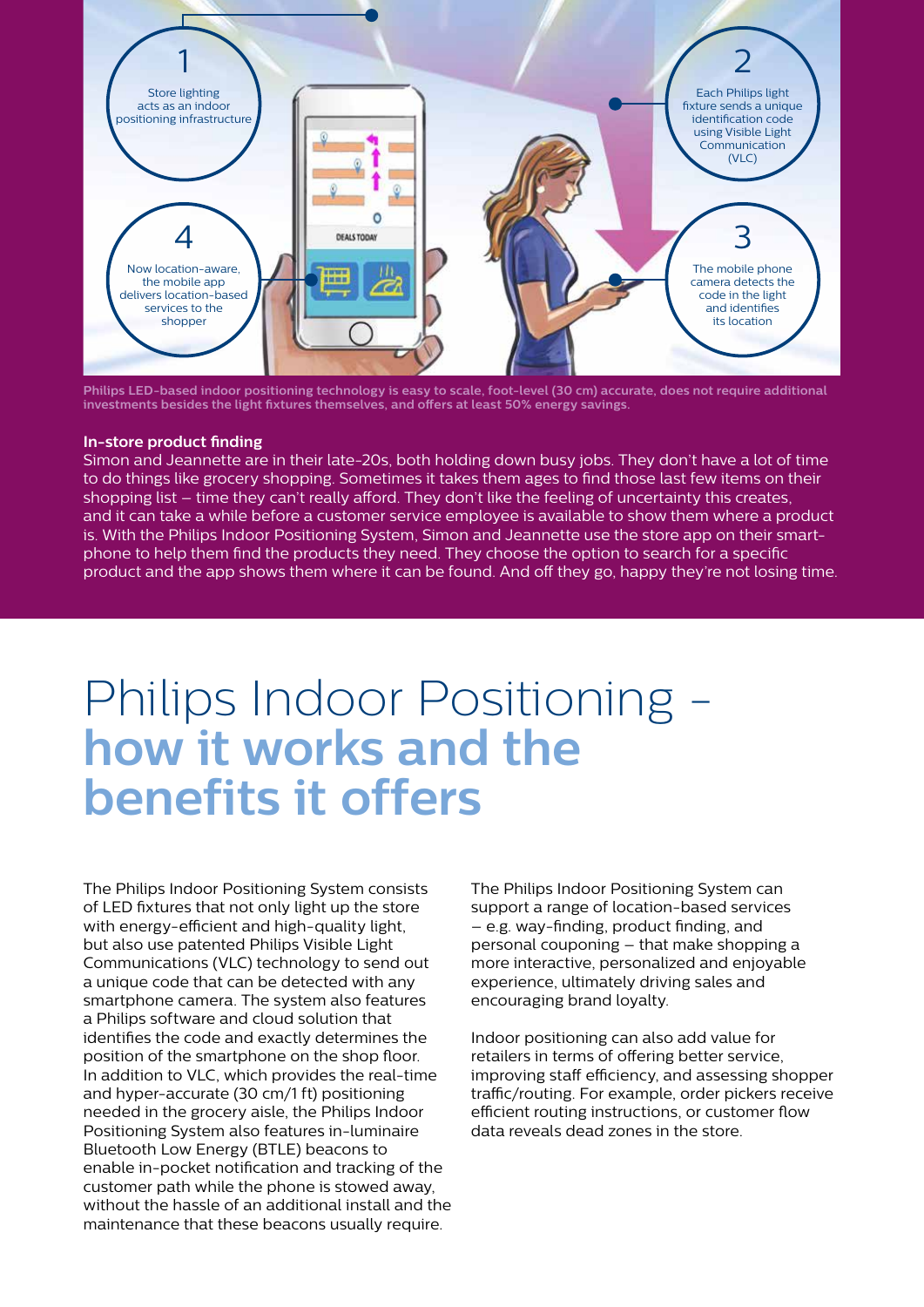### **Research to understand** shopper preferences regarding mobile store apps

In our drive to help retailers determine what value indoor positioning could offer them, Philips commissioned research among 3,000 shoppers. The objective was to understand what shoppers value in retailers' store apps and what location-based services should be included in these apps.

The research, conducted in the period August-September 2015, consisted of three parts:

- 1. Literature research into shopper segmentation and in-store smartphone and app usage.
- 2. Online survey of 3,000 shoppers (both Grocery and DIY channels) in the US, France and the Netherlands to explore their preferences with regard to potential indoor positioning use-cases; this survey was conducted together with Kantar/TNS.
- 3. Interviews with around 50 shoppers who had actually experienced the Philips Indoor Positioning System.

The use-cases presented to shoppers outlined a wide variety of indoor positioning-enabled service propositions designed to increase shopper convenience and engagement. The best-known of these is in-store wayfinding and product finding (see case description below), but other areas of shopper interest were also assessed, such as product information, promotions, loyalty benefits, and getting assistance.





Our research shows:

- 1. There is a major opportunity for retailers to significantly increase shopper engagement by offering personalized, 'right place, right time' location-based services that are truly relevant to the needs and wishes of shoppers.
- 2. Integrating location-based services will unlock the power of store apps, increase usage and improve the shopping experience, as well as enabling more efficient and effective store operations.
- 3. In the Grocery segment, those surveyed preferred location-based services that help them to save time or money. In this segment we also identified an opportunity for reward-based 'gamification', adding an element of fun and social entertainment to the shopping experience.
- 4. In the DIY segment, shoppers preferred location-based services that help them to get the right product, good assistance and advice.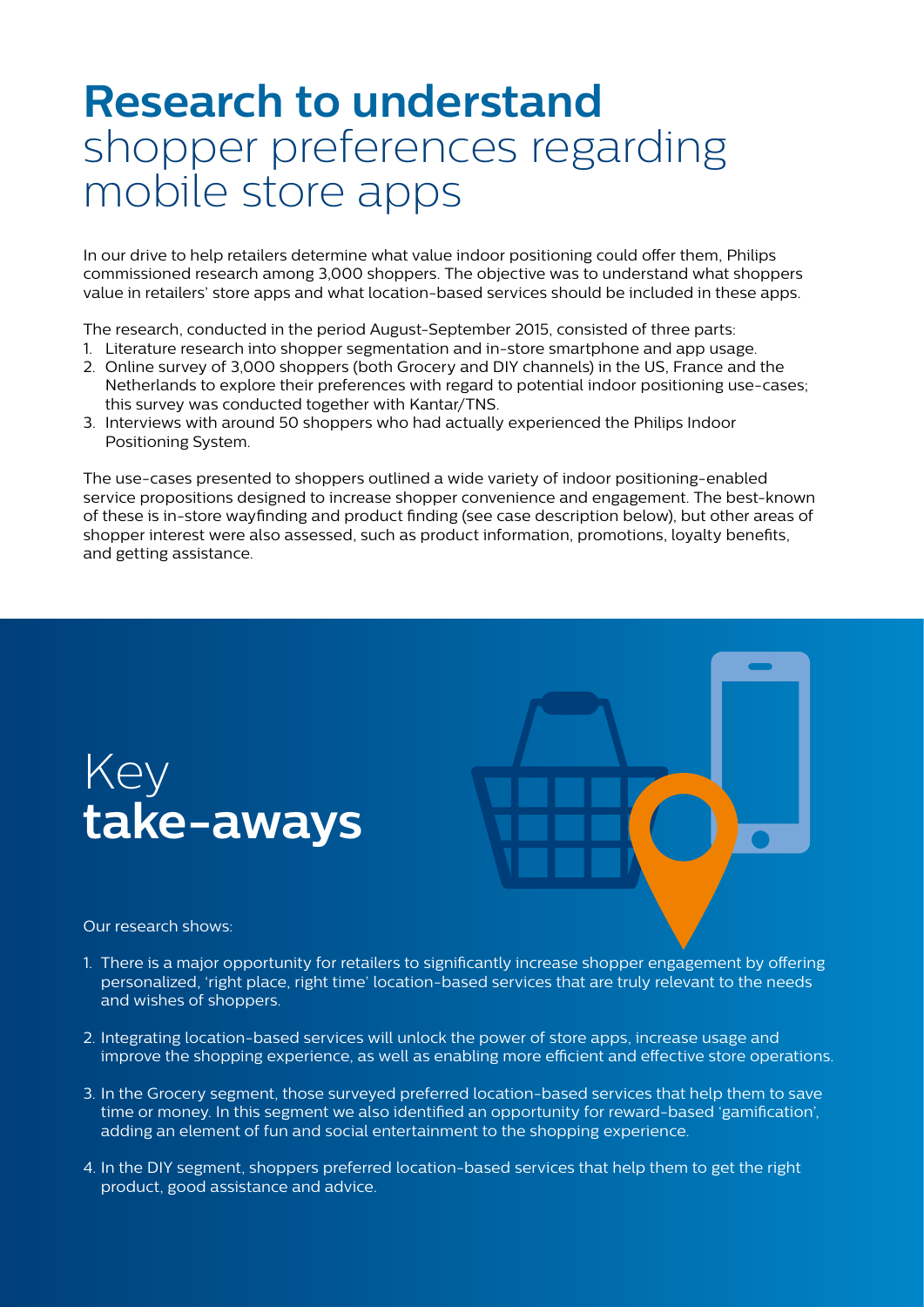### Different shoppers, **different needs**

Recognizing that no two shoppers are the same, and reflecting the importance for retailers to understand the preferences of their target customers, we asked the shoppers in the online survey to reveal their shopping preferences and habits, so that we could differentiate the results over various shopper types. To this end we used the shopper type definition introduced by Burnett<sup>3</sup> that basically distinguishes three types of shoppers ('Thinkers', 'Feelers' and 'Doers'), further subdivided into six archetypes:

#### **Thinkers**

- The Strategic Saver layers strategies to get the most value for their money.
- The Quality Seeker wants to make an informed decision and gather information from several channels.

#### **Feelers**

- The Opportunistic Adventurer is always in for a sweet deal.
- The Passionate Explorer is always on-trend and looking for new products.

#### **Doers**

- The Dollar Defaulter looks for the lowest price to simplify decisions.
- The Habitual Sprinter buys the same products in order to get in and out of the store quickly.

It is important to note that one person can behave like several different shopper types in different situations, but they usually have a preferred type that suits them best.

<sup>3</sup> L. Burnett, Global shop, 2013

## **Key findings** from our research

### **Relevant location-based services hold the key to increased app usage**

Our research and other studies<sup>4</sup> indicate that the usage of retailers' store apps is still relatively low. The percentage of Grocery shoppers shopping at a specific store who have the store's app on their phone ranges from a strong 47% in the US to 28% in France and 24% in the Netherlands. Scores with DIY shoppers were lower across all three markets. Based on our findings, we see a major opportunity for retailers to significantly increase shopper engagement – by adding personalized, 'right time right place' location-based services that are truly relevant to the needs and wishes of shoppers.

Among the shoppers we surveyed, the intention to use mobile apps enhanced with location-based services was significantly higher than actual usage of retail apps. This suggests that the addition of relevant location-based services to the store app holds the key to increased app usage. In the US and France, more than 1 out of 2 shoppers expressed the intention to use an app that gives them the benefits of location-based services. In the Netherlands this figure was higher than 1 in 3.



<http://digiday.com/brands/state-retail-mobile-apps-5-charts/> [http://www.statista.com/statistics/220288/leading-retail-mobile](http://www.statista.com/statistics/220288/leading-retail-mobile-apps-and-sites-reach/)[apps-and-sites-reach/](http://www.statista.com/statistics/220288/leading-retail-mobile-apps-and-sites-reach/)

### **Increase app usage with location services**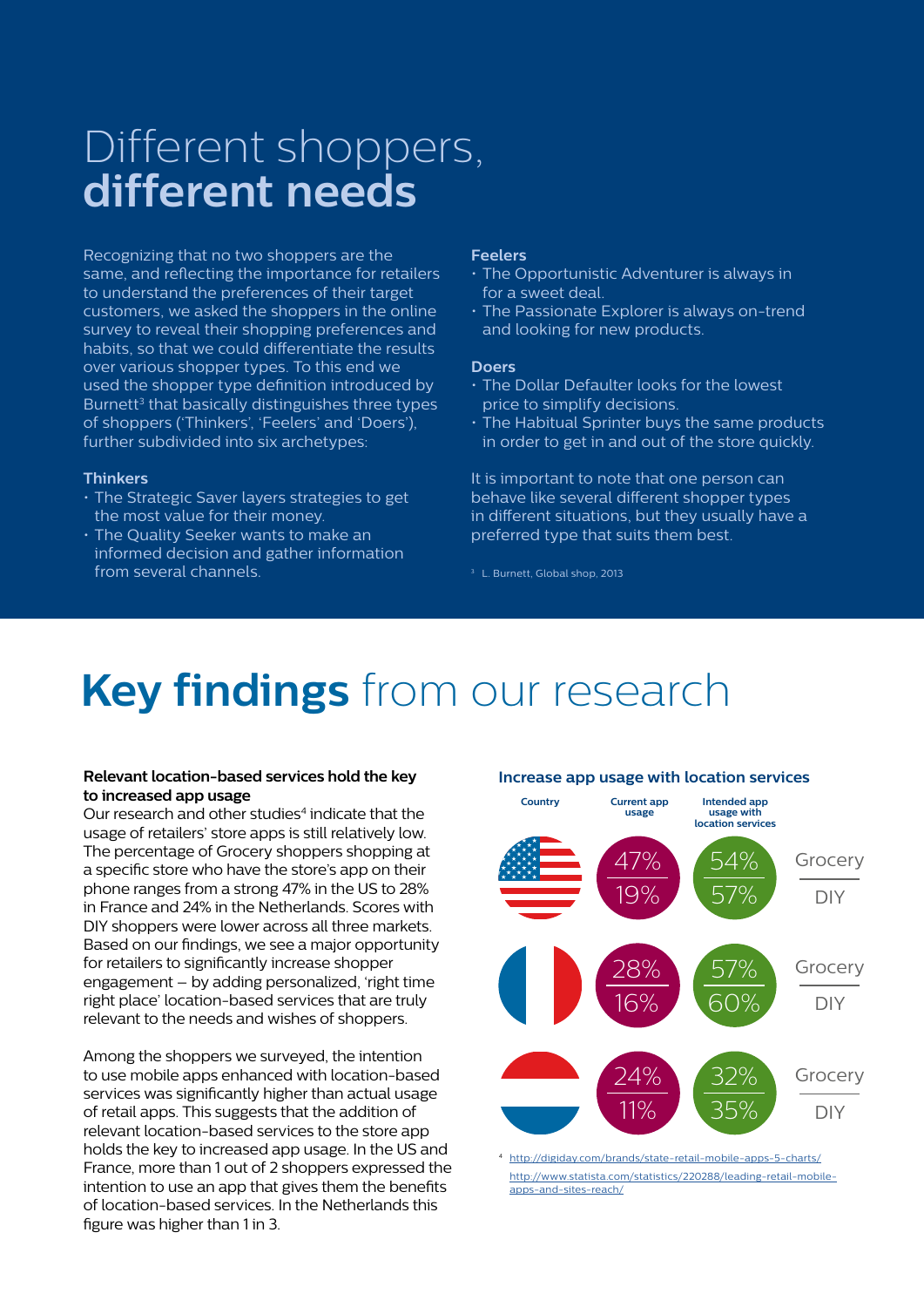#### **Shoppers have a genuine interest in location-based services**

Based on the use-cases presented to those surveyed, we concluded that shoppers have a genuine interest in location-based services. In 21 out of 26 use-cases presented to Grocery shoppers, more than half of those surveyed expressed an interest in the respective proposition. In DIY, the numbers were even more convincing: only one of the 26 use-cases attracted less than half the shoppers.



### and with DIY shoppers



We found five categories of use-cases that resonated well with the shoppers we surveyed:

The first category is use-cases that involve receiving location-relevant promotions and being able to find them easily. In fact, receiving location- and shopper-relevant promotions was the highest-rated use-case for Grocery shoppers. In addition, we found significant evidence that shoppers are open to enhancing their shopping experience with some excitement and fun. All use-cases that relate to deals and loyalty points and had an element of gamification, like a treasure hunt or wheel of fortune, scored above-average marks.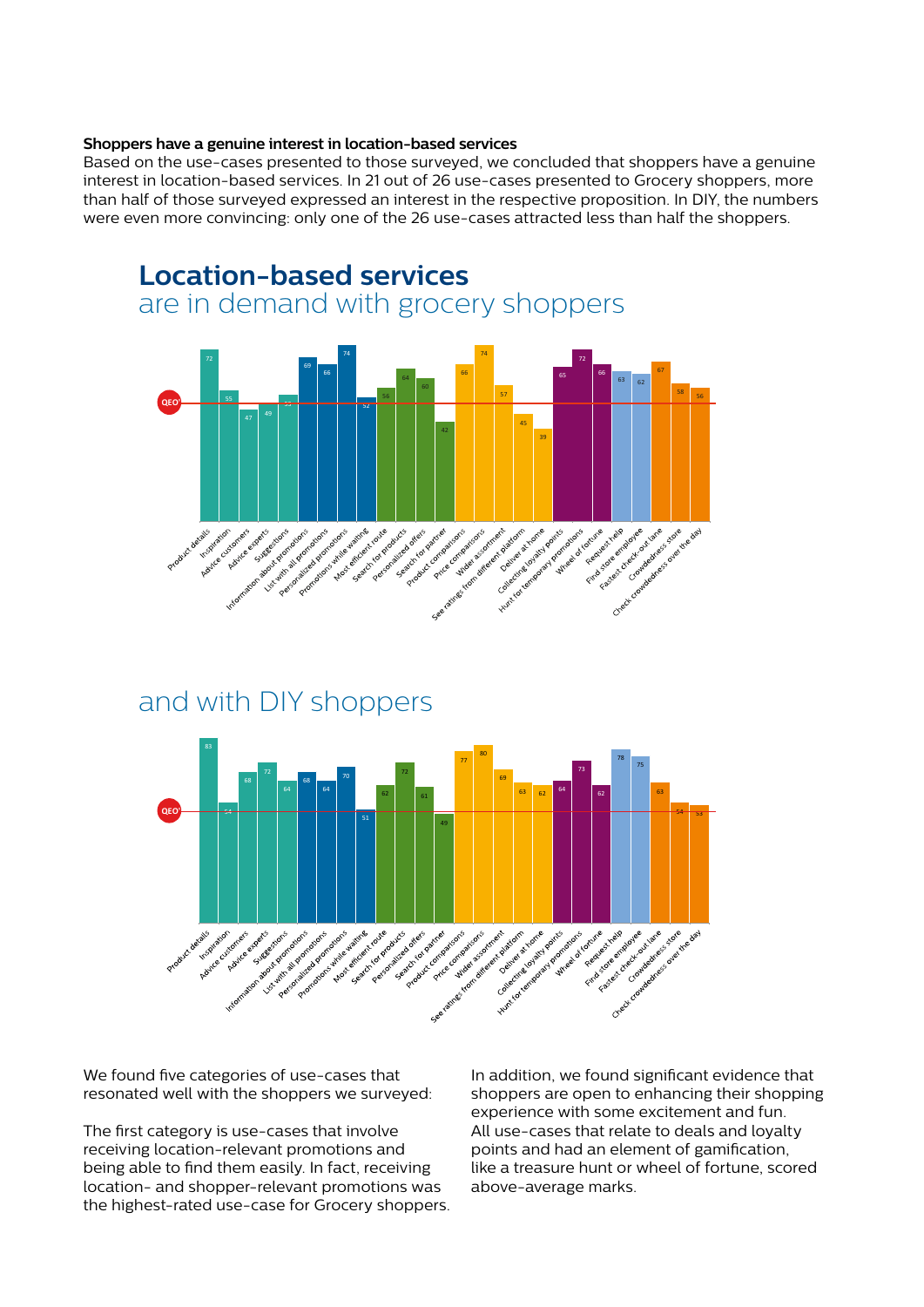The third category of use-cases for which we found great interest related to product search: being able to search for products in the catalogue, select them and find them on the store map.

Specifically in the DIY segment, shoppers appreciate the help of location systems for fast and easy access to product and pricing information. The use-case of requesting a store assistant to come over and help also scored high in the DIY segment.

In summary: in the Grocery segment those surveyed preferred location-based services that help them to save time and/or money, while in the DIY segment shoppers preferred services that help them to get the right product, good assistance and advice.

# This appl<br>
useful an<br>
the way t<br>
modern a<br>
Quote from su This application seems really useful and completely changes the way to shop. **I find this modern and revolutionary."**

Quote from surveyed shopper

The needs of the different shopper types were also apparent from the scores awarded to the use-cases. In general, the Opportunistic Adventurer, Passionate Explorer and Dollar Defaulter were most interested in using locationbased services for Grocery. The Habitual Sprinter, who reduces complexity by sticking to the same choices over and over, was least interested in location-based services. For the DIY segment, the Quality Seeker and Passionate Explorer stood out.

### **How best to deploy**  location-based services

Retailers can significantly improve the shopping experience and increase shopper engagement by enriching their store app with indoor positioningenabled location-based services that address the real needs and wishes of shoppers. However, successful deployment requires reliable, accurate and real-time positioning, otherwise the shopper will lose confidence and patience.

Knowing how best to deploy a reliable, accurate and affordable indoor-positioning infrastructure in their stores has been a headache for retailers for some time. Popular technologies such as Wi-Fi or Bluetooth beacons do not deliver the 'product-level accuracy' required by retailers, and involve an additional install in the store as well as a lot of effort in terms of deployment and maintenance.

At Philips Lighting, we believe that turning the lighting infrastructure into a wall-to-wall positioning system holds the key to successful deployment. The Philips Indoor Positioning System enables retailers to have instant and hyper-accurate (30 cm/1 ft) positioning without the need to add or maintain additional hardware, and allows customer flow tracking and in-pocket notifications.

It also comes with a pay-as-you-go pricing scheme, which means that the uplift for the lighting infrastructure is limited and the retailer only pays as and when he decides to use our service. Not to mention the improved light quality and ambiance, plus significant energy savings, that LED lighting brings.

When it comes to delivering on this exciting proposition, Philips Lighting can offer much more than 'just' energy-efficient, low-maintenance LED lighting and the Philips Indoor Positioning System. With our deep understanding of shoppers' needs, we can also provide retailers with the dedicated application expertise to help them engage and delight their customers with personalized, value-adding location-based services, thereby driving sales (larger basket size) and increasing brand loyalty. And through our partnerships with industry leaders in product search, digital store maps and retail IT we are able to offer retailers a comprehensive service package that enables them to unlock this value.

Learn more at **[www.philips.com/indoorpositioning](http://www.lighting.philips.com/main/systems/themes/led-based-indoor-positioning.html)**